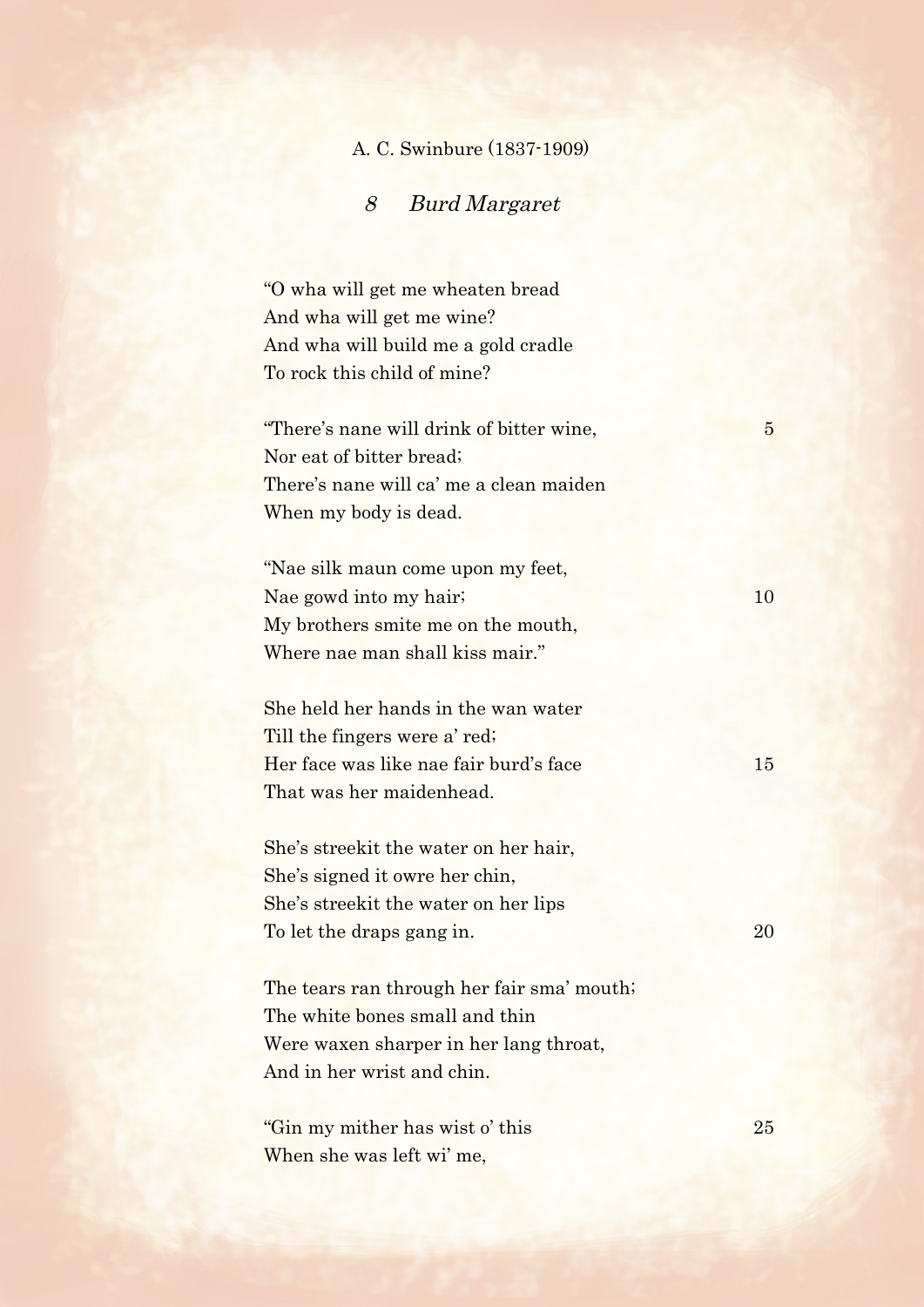I wot these arms that are waxen lean Had ne'er gaun round a man's body.

"Gin my mither had dreamed a dream That sic a kail should fall on me,  $30$ She had bound me between her smock and her kirtle, And cast me ower the sea.

"She had row'd me between her smock and her kirtle, Let me to swim or sink; And I had drunken o' the saut water 35 Instead of tears to drink.

"The bairn that is waxen me within, It is waxen a pain to me; But weel lie he and ever weel That made my bairn's body. 40

"The white that was in my twa brows, I wot it is waxen red; But weel lie he and ever weel That had my maidenhead.

"O weel be to the fair red roses 45 Stood high against my chin; But ill be to the good green leaves, For they were half the sin.

"O weel be to the little bird Sang low against my knee; 50 But ill be to my fause nourice, She had sma' reck of me.

"O weel be to the fair red roses Stood high against my face; But ill be to the bonny rowan, 55 I wish it never grace."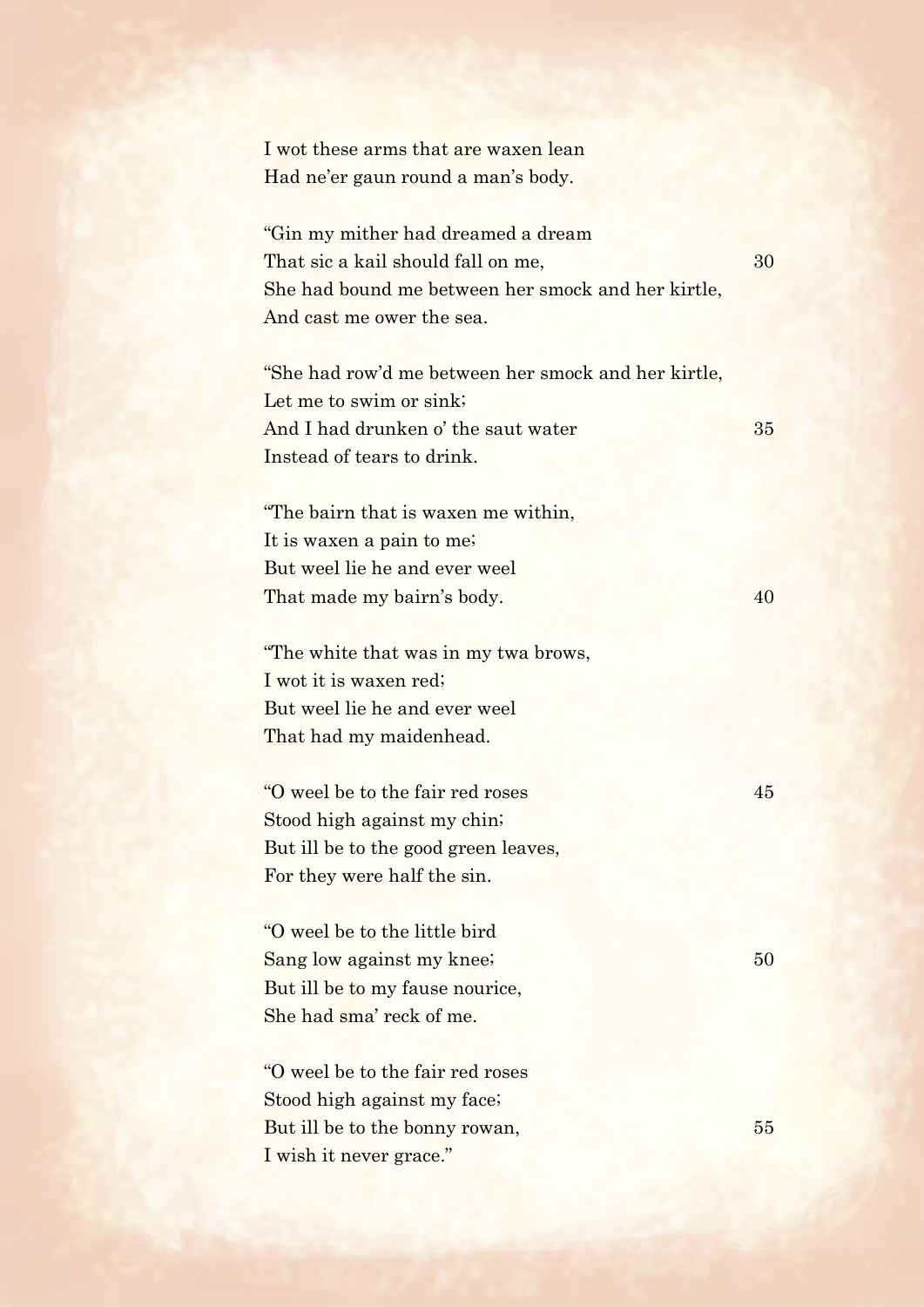| Burd Margaret lay in the rank water-grass     |    |
|-----------------------------------------------|----|
| By the fairest ford in Tyne;                  |    |
| And between the grass and the aspen leaf,     |    |
| She saw their armour shine.                   | 60 |
| Burd Margaret lay in the low bracken          |    |
|                                               |    |
| That was sae green on Tyne;                   |    |
| And between the reed and the wan willow,      |    |
| She saw the clean steel shine.                |    |
| The first of them had fair Milan coats,       | 65 |
| The second had but pikes and jacks;           |    |
| The third had coats of fair scarlet,          |    |
|                                               |    |
| And gold across their caps.                   |    |
| There were three and three wi' bits of steel, |    |
| And three and three wi' siller fine,          | 70 |
| And three and three wi' bits of gold,         |    |
| Was red as fair new wine.                     |    |
|                                               |    |
| "Whatten men be these that rin," she said,    |    |
| "Or whatten men be these that ride?           |    |
| Either ye be thieves frae the north border,   | 75 |
| Or men that look a bride."                    |    |
|                                               |    |
| "Gin I be rid frae the north border"          |    |
| And my braw bride won south,                  |    |
| I'll gar her clip me round the body           |    |
| And kiss me on the mouth."                    | 80 |
|                                               |    |
| "I think ye be nae knight," she said,         |    |
| "Nae knight that wons about;                  |    |
| There was never main but a devil              |    |
| That had sae long a snout.                    |    |
|                                               |    |
| "Gin I should kiss your mouth," she said,     | 85 |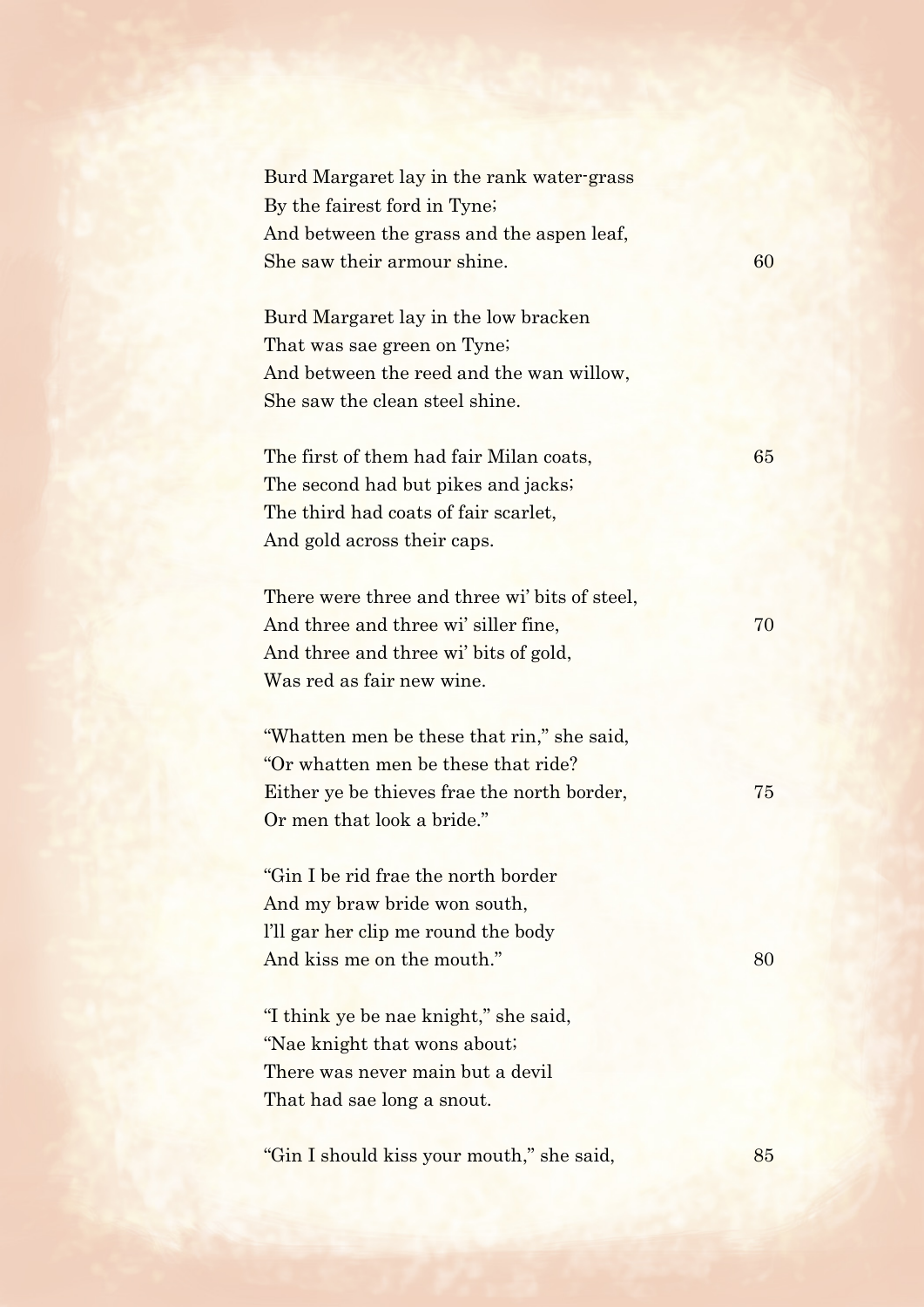| "I wis I had kissed a loon;        |
|------------------------------------|
| I think ye be some clouted carter, |
| Albeit ye wear steel shoon."       |

"I am Lord Hugh of Burnieshaw, Ye may weel ken the face o' me; 90 And I wad hae back the bonnie lad bairn That I left here wi' thee."

"Gin ye be Hughie of Burnieshaw As I trow a better may have been, Tell me what words I said to you, 95 When the rowans were green."

"O first ye pu'd the green berry, And syne ye pu'd the red; And the first word that ever ye spak Was to complain your maidenhead. 100

"O first ye pu'd the red hollin, And syne ye pu'd the green, And the first word ye spak to me Ye grat fu' sair between."

| "Gin ye be Hughie of Burnieshaw,        | 105 |
|-----------------------------------------|-----|
| As I think weel ye'll never be,         |     |
| Here have ye back your bonny lad bairn, |     |
| That sair has troubled me."             |     |

She's caught her hand to his bridle-rein, Held up her mouth to touch his chin; 110 "Ye garred me pu' the girdle straight That the fair knave bairn was in."

"What needs ye flur and mock, Margaret? What needs ye scorn at me? Ye never gat harm of your fause brothers, 115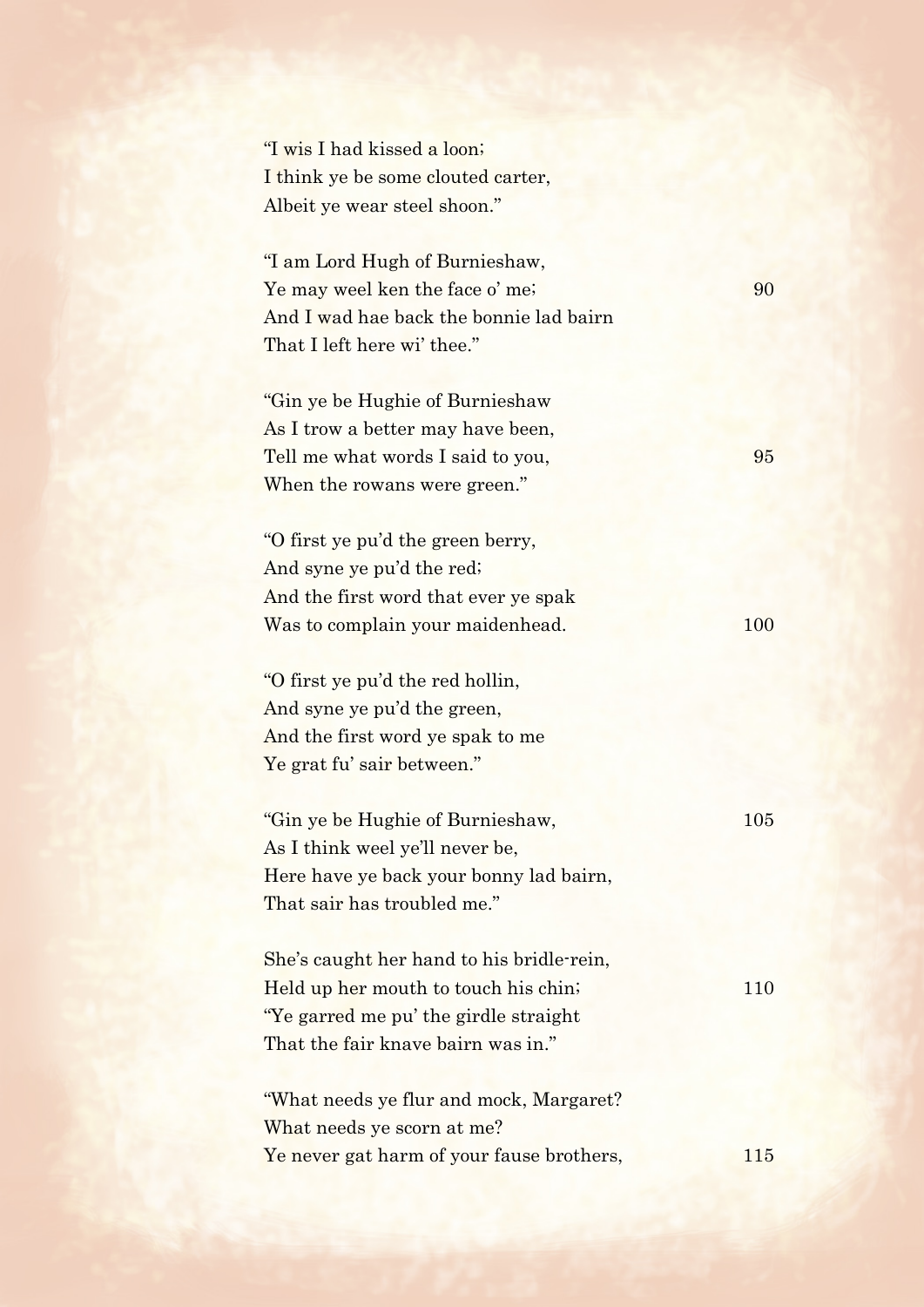| But ye gat aye the mair gude o' me."         |     |
|----------------------------------------------|-----|
| He's put his hands to her body,              |     |
| He's laid her twart his selle;               |     |
| And ye that hae gotten a bonny sitter,       |     |
| Gar keep the neist yoursell.                 | 120 |
| Aye they rode weel, and aye better,          |     |
| Until the moon was nigh to sheen;            |     |
| And aye the tears ran in her breast,         |     |
| And aye in the gold between.                 |     |
| "O whether is yon a cry of carlies,          | 125 |
| Or men that cry on me?"                      |     |
| "Bide still, bide still, now, Burd Margaret, |     |
| For ye hear naething but the sea.            |     |
| "O whatten is yonder noise," she said,       |     |
| "That I hear cry on us behind?"              | 130 |
| "Haud by my sleeve now, Burd Margaret,       |     |
| For ye hear naething but the wind."          |     |
| Aye they rode weel, and aye better,          |     |
| Until the moon was waxen weak;               |     |
| And aye she laid her face to his,            | 135 |
| And her tears ran by his cheek.              |     |
| Aye when he kissed her bonny een,            |     |
| I wot they grat fu' sair,                    |     |
| Aye when she laid her head to his,           |     |
| I wot the tears ran through his hair.        | 140 |
| Aye they rode slow, and aye slower,          |     |
| Till the moon's time was a' done;            |     |
| Between the road and the saddle              |     |
| She thought to bear a son.                   |     |
|                                              |     |